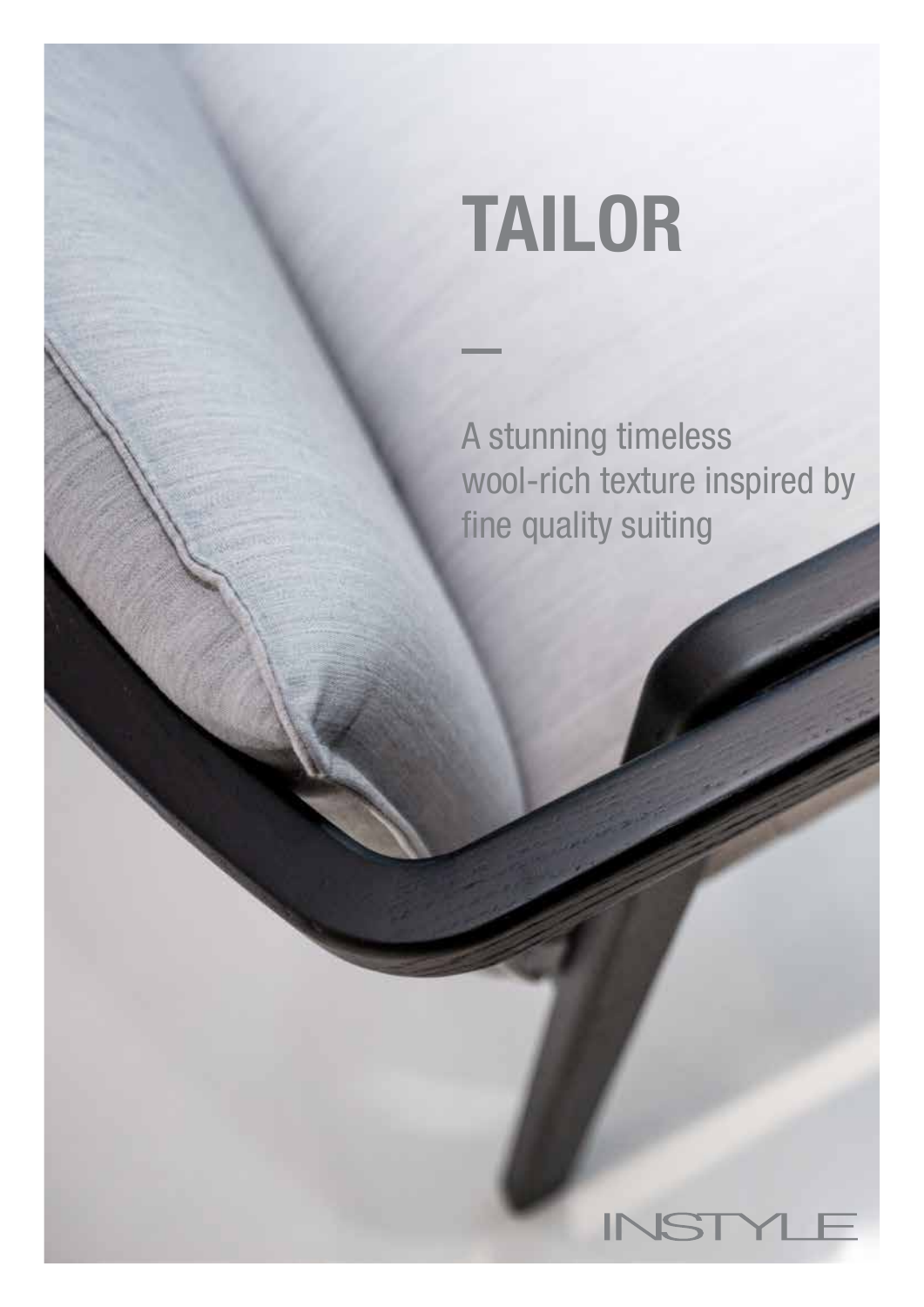# TAILOR



TAILOR Exclusive TAILOR Guild









TAILOR Trend TAILOR Couture



TAILOR Artisan TAILOR Bespoke TAILOR Made TAILOR Deluxe



TAILOR Suit







TAILOR Vogue



TAILOR Fit
TAILOR Fit
TAILOR Original